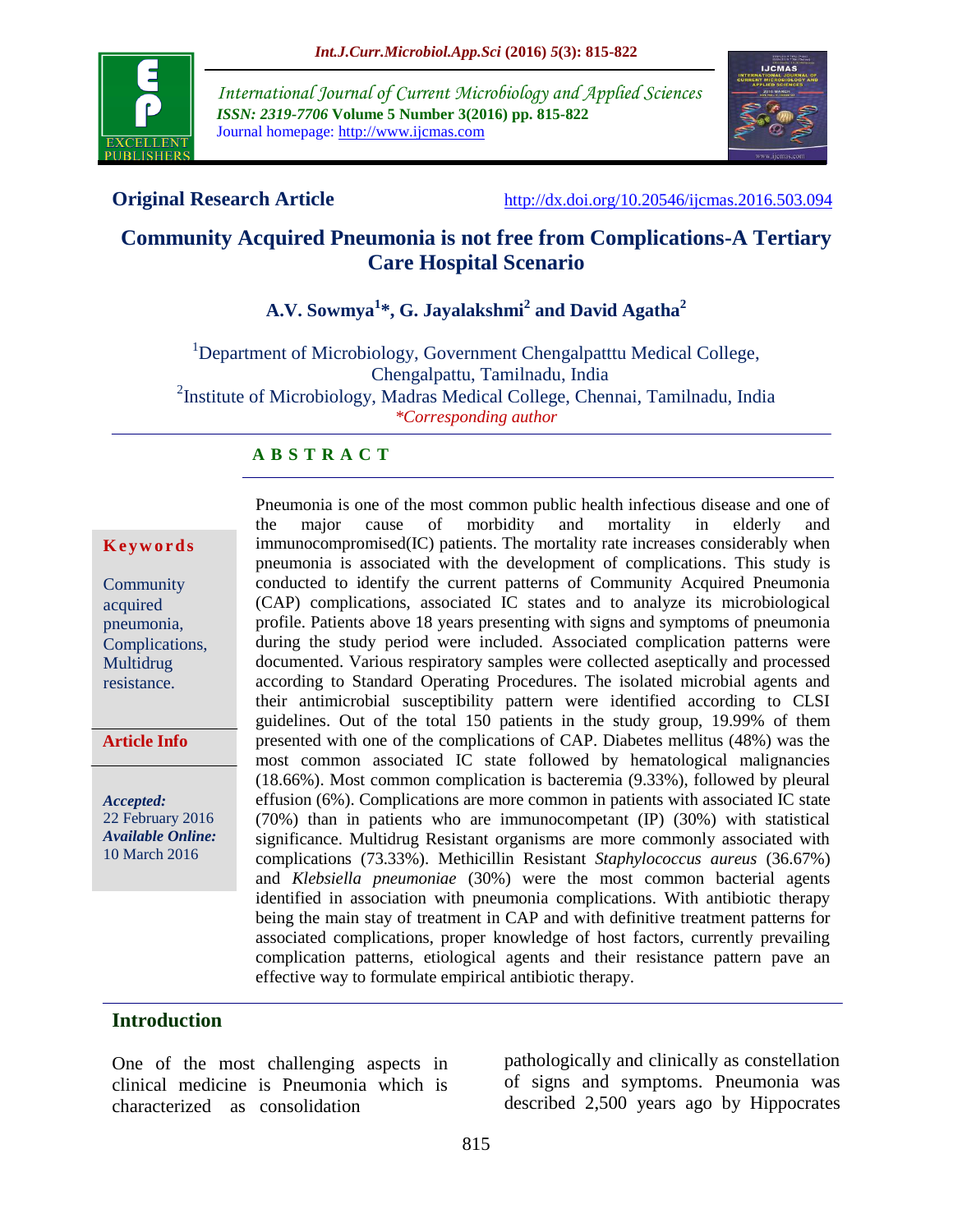and Dr.William Osler, described pneumonia as the "captain of the men of death''.Community Acquired Pneumonia (CAP) is a major and significant cause of mortality and morbidity,in a developing country like India. Over 155 million cases of pneumonia and 1.8 million deaths occur annually worldwide (WHO, 2009). In India, there are no recent large studies conducted to determine the incidence and prevalence of CAP. Pneumonia in adults is estimated to be prevalent in about 4% of Indian population with male to female ratio of 1.56:1.14 (WHO, South East Asia region,2012)and an incremental annual incidence rate was observed (1.12–3.16 per 1000 inhabitants), the incidence being increased with age (A lmirall J *et al.*, 2000). However the mortality rates of CAP in India varies between 3.3%- 11%, as evidenced by several studies. Early diagnosis and rapid implementation of antimicrobial therapy plays a key role in treatment and also in improving the prognosis.CAP commonly present with complications like pleural effusion, lung abscess, empyema, bacteremia, especially whenever it is associated with late presentation, presence of risk factors and wrong choice of empirical antibiotics. These complications may be life threatening and may need proper directed therapy. Mortality rate is significantly higher in CAP patients presenting with complications (24%) than CAP patients without complications (11%) (GC Mbata *et al.*, 2013).Our study aimed to identify the current common complication patterns of CAP, associated immunocompromised (IC) state and to analyze its microbiological profile in adults patients, in a tertiary care hospital.

# **Materials and Methods**

The study was conducted in a tertiary care hospital over a period of one year, after getting ethical clearance. Patients above 18

yrs who were admitted in various wards of the hospital with presenting signs and symptoms of high grade fever, chills and rigors, cough with sputum production, dyspnea, tachycardia, tachypnea, focal signs in physical examination and chest radiography infiltrates were included in the study group. After getting informed consent, demographic details along with associated IC state if any, were documented by structured questionnaire. Associated complication patterns and basic blood investigation details like Hemoglobin estimation, Total leukocyte count, Differential count, peripheral smear examination report, Blood glucose level, Blood urea and Serum creatinine levels were documented.

Various respiratory samples like sputum/induced sputum, Broncho Alveolar Lavage fluid, bronchial wash, cavity material and pleural fluid were collected under strict aseptic precautions and were sent to the microbiology department for culture and sensitivity testing. Blood samples were collected from all the patients for culture and sensitivity testing. The samples were inoculated into various culture media like MacConkey agar, Blood agar and Chocolate agar and the isolated organisms were identified by standard procedures. Antimicrobial sensitivity testing was done according to CLSI guidelines and resistance patterns were identified. The results were analyzed statistically.

# **Results and Discussion**

150 patients who presented with signs & symptoms suggestive of pneumonia during one year period and were included in the study group. About 50% of the patients have associated IC state and 50% of the study group had no associated IC state and were considered immunocompetant (IP). Majority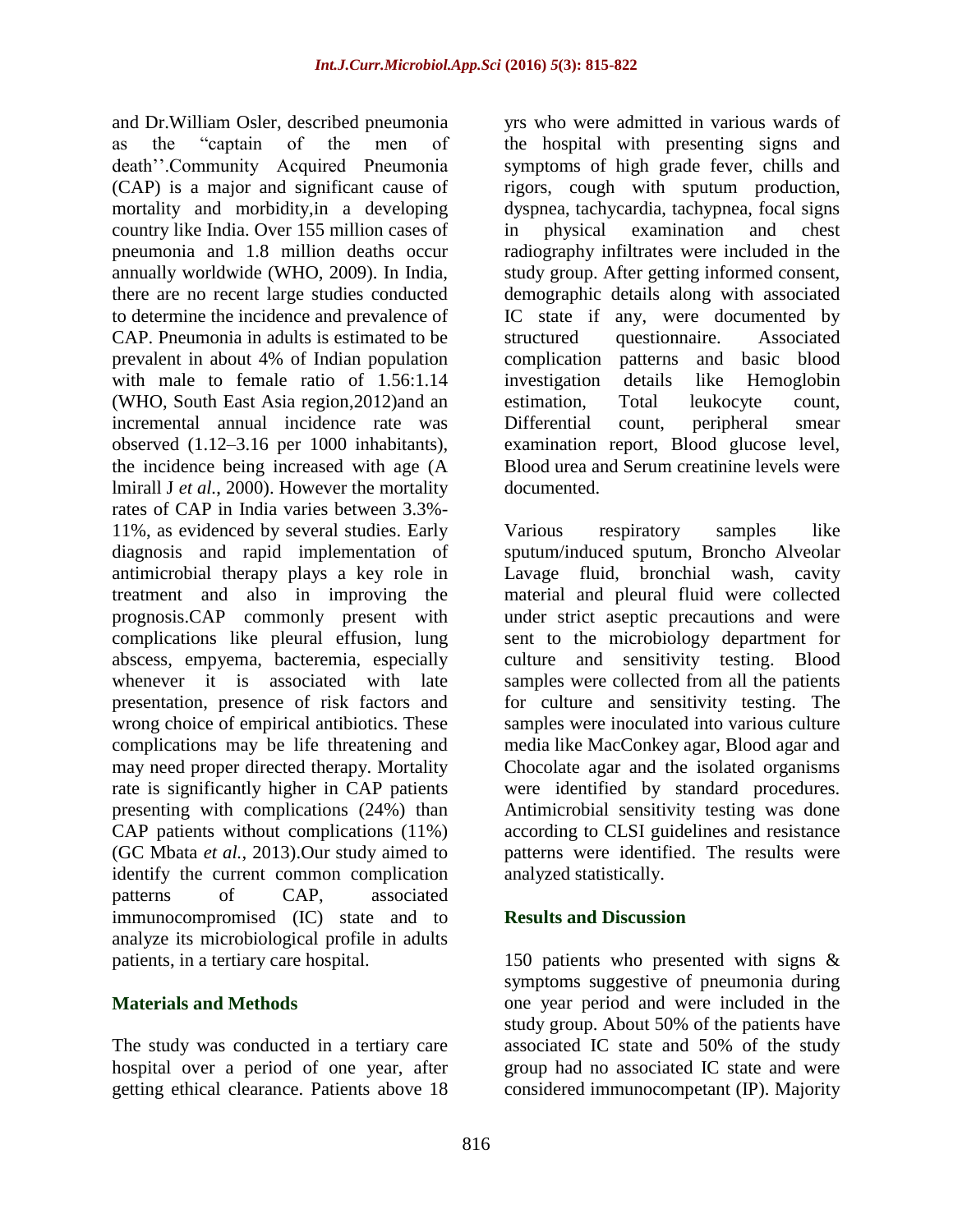of the patients were males (66.66%) and most of the study population were in the age group of 21-30yrs (22.66%) followed by 51- 60yrs (18.67%).

Associated immunocompromised (IC) states were identified in 50% of our study population (n=75).Diabetes Mellitus was the most common associated IC state (48%), followed by patients with hematological malignancies (18.66%)**.** Other IC states noted in this group are autoimmune diseases (10.66%), post renal transplant patients (10.66%), patients on prolonged steroid therapy (5.33%), retroviral disease positive patients (4%) and patients with solid organ malignancy (2.66%).

Etiological agents was identified in 104 cases (69.33%) with respiratory sample analysis and 14 cases gave positive results in blood culture (9.33%).The etiologic agent identified in the respiratory sample and the corresponding blood sample were one and the same with same antimicrobial sensitivity pattern. The most commonly isolated etiologic agent was *Klebsiella pneumoniae* (36, 34.62%) followed by *Staphylococcus aureus* (15, 14.42%).

Of 150 cases of CAP, 30 cases (19.99%) presented with complications, the most common being bacteremia (9.33%), followed by pleural effusion (6%) (Table 1). Complications are common in patients with associated IC state (70%) than in patients without associated IC state i.e. in IP patients  $(30\%)$  with significant P value  $(P=0.035)$ . Bacteremia is the most common complication in IP (44.44%) and in IC (47.62%) patients with no statistically significant difference in the prevalence of bacteremia, between the IP and IC patients (P=0.215) (Table 2)

*Klebsiella pneumoniae* (ESBL) is the most common pathogen isolated from blood in IP

patients (50%).*Staphylococcus aureus*  (MRSA) is the most common pathogen isolated from blood in IC patients (50%).Multidrug resistant organisms are more commonly associated with the development of complications (22,73.33%) (Table 2) 70% of bacteremia, 50% of pleural effusion, 100% of lung abscess and 75% of empyema complications are seen in association with diabetes mellitus (Chart1).

Pneumonia is an infection of the lung parenchyma caused by proliferation of microbial pathogens at the alveolar level and the clinical manifestations are due to varied host responses towards these proliferating pathogens. Worldwide >600,000 individuals hospitalize every year due to pneumonia with annual deaths of 45, 000, the rate increases with presence of associated IC state and complications (Rano *et al.*, 2005). Males are more frequently affected due to the presence of associated risk factors like smoking, COPD etc...Majority of the people in the study population were males, with most of them were in the age group of 21-30 yrs. People having associated IC state fall in the age group of 51-60yrs, due to the presence of chronic diseases, predisposing them to infections. Diabetes mellitus (DM) is the most common associated IC state (48%) with CAP followed by hematological malignancies (18.66%)**.**Study conducted by Reimar Wernich Thomsen (2004) for his PhD thesis on DM and Community acquired bacteremia, showed that DM is the most common IC state associated with CAP and has1.32 fold higher risk for contracting pneumonia than control groups due to the associated abnormalities in immune functions.

19.99% of the study population presented with one of the complication of CAP (Table 1). Patients with associated IC state had presented with more number of complications (70%) than IP patients (30%)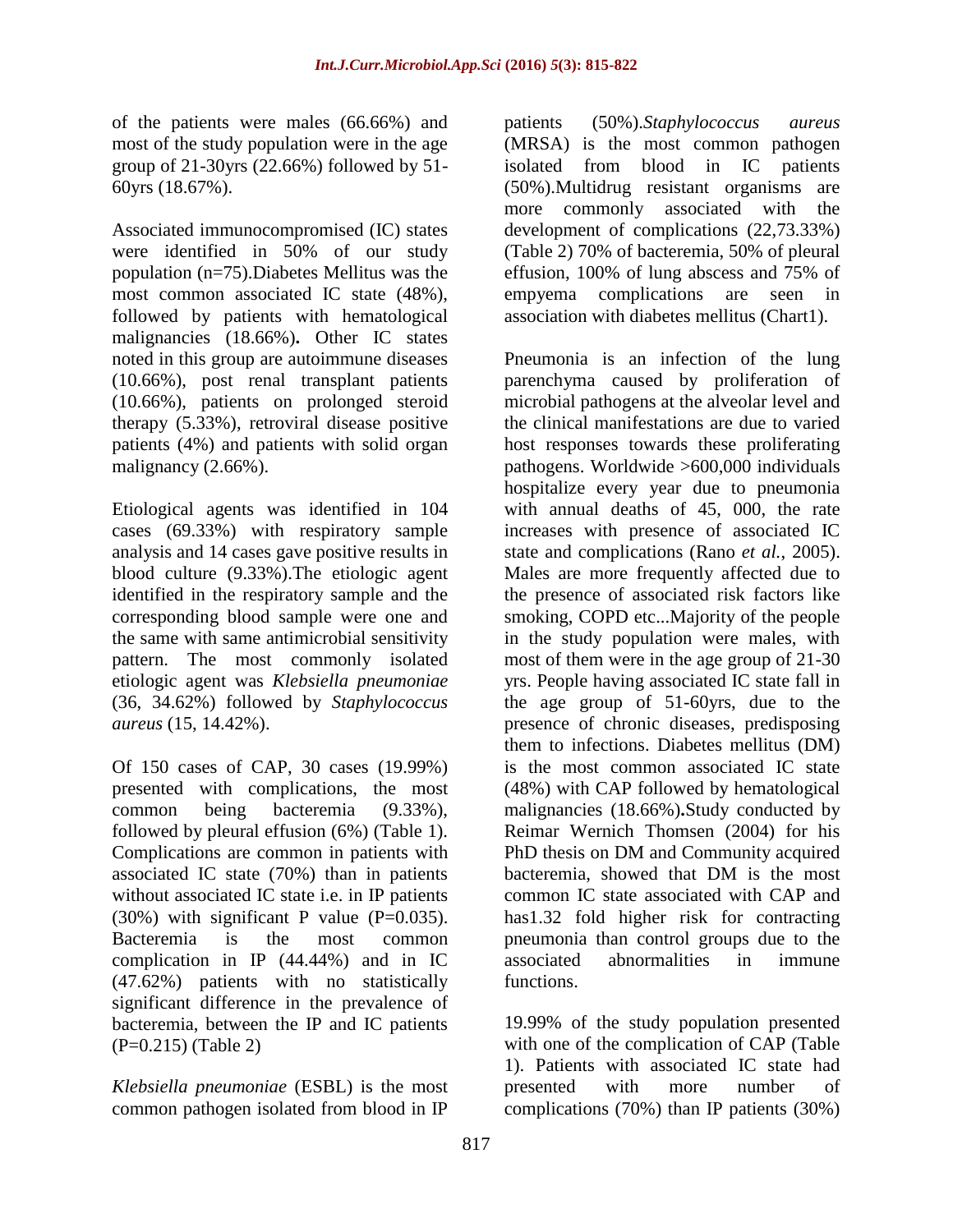with statistical significance (Table 2). Many such studies, like the ones conducted by American Lung Association group (2008),on understanding pneumonia and Ann Pietrangelo (2012) paper on pneumonia in immunocompromised host, Health line references, explained that patients with weakened immune system have a 2 fold increased risk in developing complications of pneumonia with significant morbidity and mortality.

Bacteremia was the most common complication (9.33%), followed by pleural effusion (6%) (Table 1). Our data does not correlate with the study conducted by GC Mbata *et al.* (2013), who showed that complications were observed in 31.3% of CAP patients, with pleural effusion being the commonest complication (25%) followed by bacteremia (6.25%). Also studies conducted by Nwosu CM *et al.,* (1991) and Jennings LC *et al.* (2008) agrees that pleural effusion is the most common complication. However there is no statistical significance in the occurrence of bacteremia between IC group (47.62%) and IP group (44.44%) in our study as evidenced by study conducted by D.Sousa *et al.* (2012). ESBL producing *Klebsiella pneumoniae* is the most common pathogen causing bacteremia in IP group (50%) whereas Methicillin resistant *Staphylococcus aureus* is the most common pathogen causing bacteremia in IC group(50%)(Table 2).10 % of bacteremia in IC group is caused by *S.pneumoniae*, in the current study. Study conducted by Reimar Wernich (2004) on his PhD thesis, shows that bacteremia is commonly caused by gram negative organisms in patients with weakened immune system, which is not correlating with our study data. However study conducted by Spomenka Ljubic *et al.* (2004) and Byoko EJ *et al.* (1989), found out that patients with weakened immune system are associated with gram positive

bacteremia, particularly with *Staphylococcus aureus* and *Streptococcus pneumoniae* which correlates well with our data.

In our current study, Pleural effusion contributes for 6% of CAP complication(Table 1).Gram positive organisms are identified as causative agents in 55.56%,with Gram negatives comprising about 44.44%.Our finding correlates well with study conducted by Tsang KY *et al.,* (2007),which shows that *Staphylococcus aureus* and *Streptococcus pneumonaie* comprise about 70% of parapneumonic effusions. The significant detection of Gram negatives as etiologic agents of pleural effusion in our current study indicates that this changing pattern of microbial agents has to be borne in mind while formulating empirical antibiotic therapy in people presenting with pneumonia complications.

Empyema compromise about 3.33% of complications in our study with Gram positives accounting for 60% of etiologic agents (Table 1,2). *Staphylococcus aureus* was the most common isolated pathogen (40%). As indicated in various studies, bacterial agents accounts for about 70% of empyema cases, with *S.aueus* & *S.pneumoniae* as the commonest agents. They have also documented that Gram negatives like *Pseudomonas, Klebsiella* and other enterobacteriaceae organisms are also being encountered as common agents causing empyema (Chapman SJ *et al.*, 2004; Sahn SA, 2007; Bartlett JG *et al.*, 1974).

Lung abscess accounts for about 1.33% of complications in our study with *S.aureus* (MRSA)and *Klebsiella pneumoniae* (ESBL) accounting for 50% of etiologic agent each (Table 1,2). Till now anaerobic agents and polymicrobial infection are the common agents of lung abscess. As evidenced by various studies, among aerobic etiologic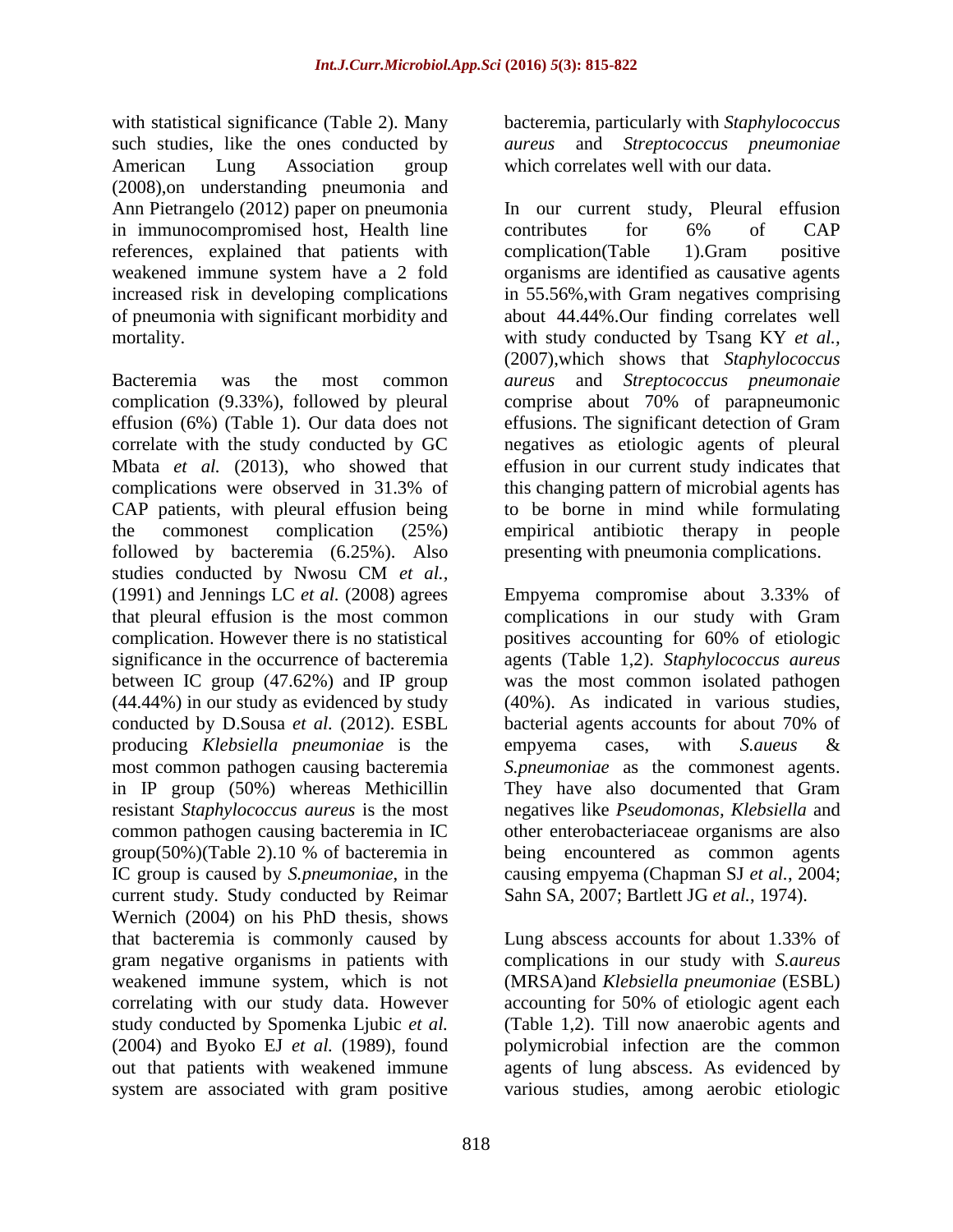agents of lung abscess MRSA, *Streptococcus pyogenes*, *Streptococcus pneumoniae, Klebsiella pneumoniae, Pseudomonas aeruginosa* and *H.influenzae* are the commonest agents, a fact which correlates well with our study (Wang JL *et al.*, 2005; [Ivan Kuhajda](http://www.ncbi.nlm.nih.gov/pubmed/?term=Kuhajda%20I%5Bauth%5D) *et al.*, 2015).

Multidrug resistant organisms (MDR) are more commonly isolated in our patients presenting with complications (73.33%) (Table 2). Methicillin Resistant *Staphylococcus aureus* (MRSA) (36.67%) and *Klebsiella pneumoniae* (ESBL) (30%) were the most common bacterial agents identified in our study, in association with pneumonia complications. About 77.77% of organisms involved in complications of CAP in IP patients are MDR organisms when compared to 71.43% in IC patients, without any statistical significance. Study conducted by Saibal MAA *et al.* (2012) showed that diabetic patients are more prone to develop CAP due to MDR organisms**.**

| <b>Table.1</b> Distribution of Complications of Pneumonia among the Study Population (n=150) |  |  |  |
|----------------------------------------------------------------------------------------------|--|--|--|
|----------------------------------------------------------------------------------------------|--|--|--|

| Sl.no | <b>Complications</b> | No |      |
|-------|----------------------|----|------|
|       | Bacteremia           |    | 9.33 |
| - -   | Pleural effusion     |    |      |
| ິ.    | Empyema              |    | 3.33 |
|       | Lung abscess         |    | .33  |
|       | Total                |    |      |

| <b>Study</b>                                | Complication                       | <b>MSSA</b>              | <b>MRSA</b> | S.          | S.       | <b>K.</b>            | <b>K.</b>            | <b>P.</b>  |
|---------------------------------------------|------------------------------------|--------------------------|-------------|-------------|----------|----------------------|----------------------|------------|
| group                                       |                                    |                          |             | pneumoniae  | viridans | pneumoniae<br>(ESBL) | pneumoniae<br>(AmpC) | aeruginosa |
| Without<br>associated<br><b>IC</b> state-IP | <b>Bacteremia</b><br>$(n=4)$       | $\overline{\phantom{a}}$ | (25%)       |             | 1(25%)   | $2(50\%)$            |                      |            |
| $(9, 30\%)$                                 | <b>Pleural</b><br>$effusion(n=3)$  |                          | (33.33%)    | $1(33.3\%)$ |          | $1(33.33\%)$         |                      |            |
|                                             | <b>Empyema</b><br>$(n=1)$          |                          |             |             |          | $1(100\%)$           |                      |            |
|                                             | Lung abscess<br>$(n=1)$            |                          | $1(100\%)$  |             |          |                      |                      |            |
| With<br>associated                          | <b>Bacteremia</b><br>$(n=10)$      | 1<br>$(10\%)$            | $5(50\%)$   | $1(10\%)$   |          | 2(20%)               | $1(10\%)$            |            |
| <b>IC</b> state<br>$(21, 70\%)$             | <b>Pleural</b><br>effusion $(n=6)$ |                          | $(16.66\%)$ | 2(33.33%)   |          | 2(33.33%)            | $1(16.66\%)$         |            |
|                                             | <b>Empyema</b><br>$(n=4)$          |                          | $2(50\%)$   | 1(25%)      |          |                      |                      | 1(25%)     |
|                                             | Lung abscess<br>$(n=1)$            |                          |             |             |          | $1(100\%)$           |                      |            |
|                                             | <b>Total</b>                       |                          | 11          | 5           | 1        | 9                    | $\overline{c}$       |            |

### **Table.2** Correlation of Complications with Etiologic Agents

MSSA-Methicillin Sensitive *Staphylococcus aureus*.MRSA-Methicillin Resistant *Staphylococcus aureus*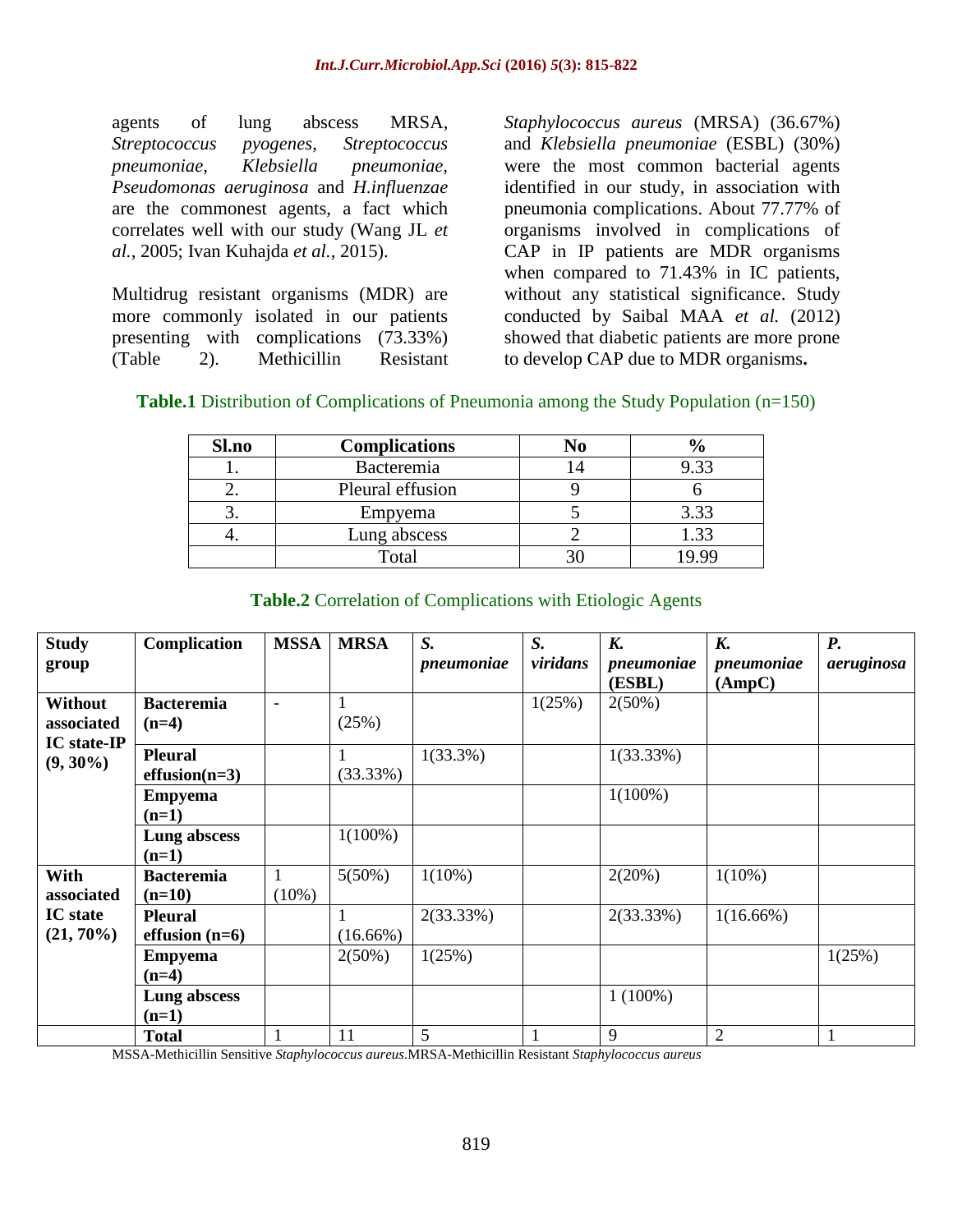

**Chart.1** Association of Complications of CAP with Immunocompromised States

This might be due to the fact of improper empirical therapy, without switching over to specific treatment following culture & sensitivity report paving a background for selective proliferation of MDR organisms. Improper empirical therapy are not effective in patients with MDR etiology and this may lead to occurrence of more complications in pneumonia

In the present study about correlation of complications with immunocompromised state, 70 % of bacteremia,50 % of pleural effusion and 75% of empyema complications are found in association with diabetic patients (Chart 1).This finding is supported by studies conducted on pulmonary infections in diabetes mellitus by Spomenka Ljubic *et al.,* (2004) and Koziel H *et al.* (1995) which showed that pulmonary complications are more frequent in diabetic individuals, about 10 times higher when compared to non diabetic individuals. Diabetes mellitus seems to be the single most important risk factor for developing complications of pneumonia.

In conclusion, Pneumonia is one of the leading cause of morbidity throughout world and especially so in developing countries, with different epidemiology, pathogenesis

and clinical course. As the key to proper treatment in CAP is antibiotics, identification of etiologic agent with their antimicrobial susceptibility pattern is of utmost importance. Often based on the host factors, clinical setting and current patterns of involved pathogens with their local susceptibility patterns, empirical antibiotics are started. Treatment should be initiated as early as possible with specific antibiotics as CAP is frequently associated with complications.

Complications in CAP depend on the infecting pathogen and patient health with its own attendant risk of morbidity and mortality. IC patients have more chance of developing CAP complications, especially with MDR organisms and a higher mortality rate than with IP patients. Hence knowledge of the common current complication patterns of CAP, host factors, changing patterns of etiologic agents along with their resistant pattern allows the clinician to properly aim their empirical therapy in patient care and also in prevention of these complications in predisposed patients.

India being the country housing largest number of diabetic and other IC patients, a prior knowledge about the complication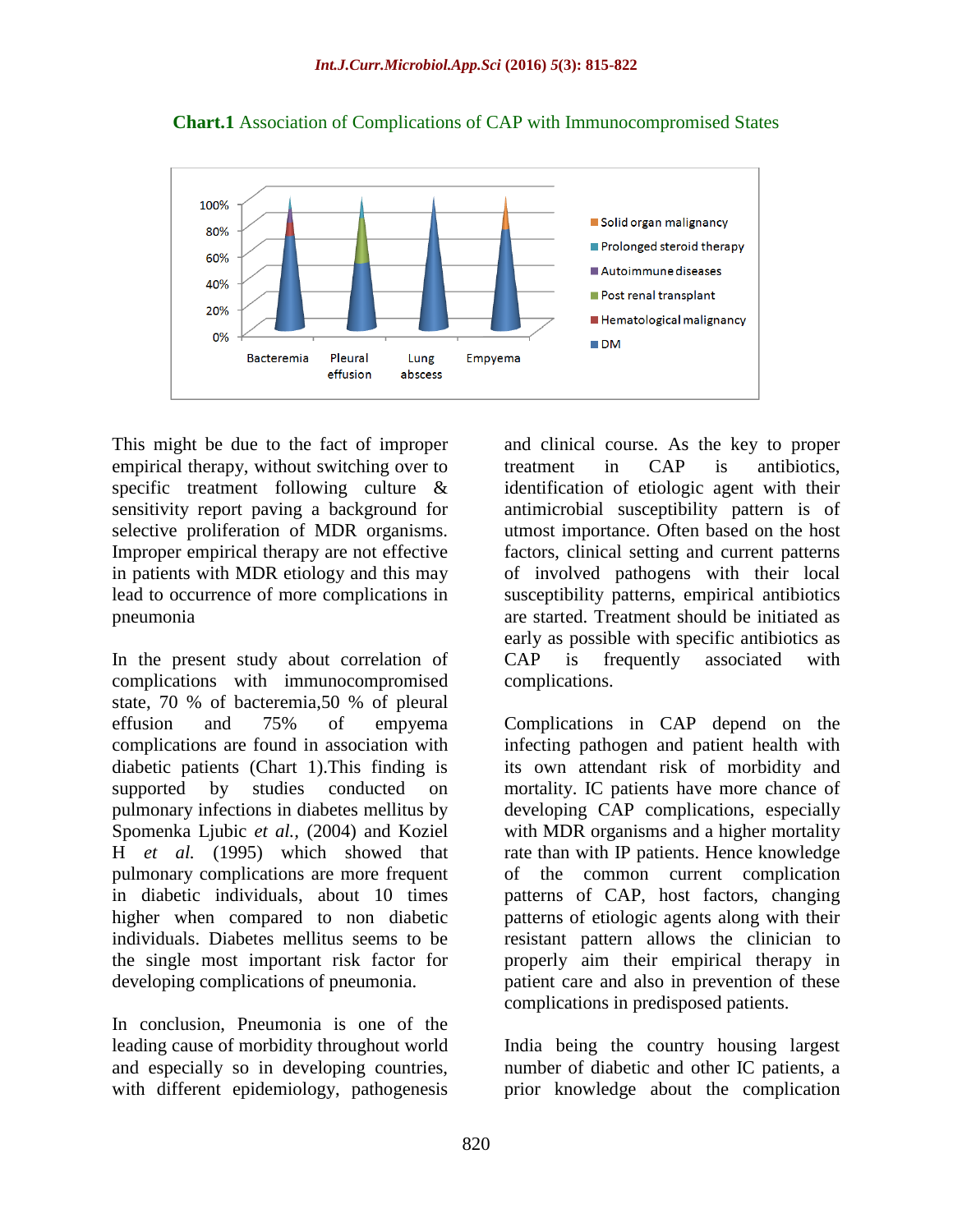patterns of CAP and pathogens will lead to prevention and proper management of complications of CAP and hence to reduce the mortality rates. Also it is quiet clear that various life style modifications are needed in the current scenario and this will pave way in reducing the alarming emergence of these immunocompromised states.

Emergence of MDR bacteria that cause pneumonia in the community has created the need to identify risk factors for acquiring resistant pathogens and to identify those patients who need an empirical broadspectrum antibiotic therapy. This in turn will help the clinicians to culminate the associated complications and hence mortality rates in community-onset pneumonia.

# **References**

- Almirall, J., Bolíbar, I., Vidal, J., *et al*. 2000. Epidemiology of community acquired pneumonia in adults: A population-based study. *Eur. Respir. J.,* 15: 757–763.
- Bartlett, J.G., Gorbach, S.L., Thadepalli, H., Finegold, S.M. 1974. Bacteriology of empyema. *Lancet,* 1(7853): 338– 40.
- Boyko, E.J., Lipsky, B.A., Sandoval, R. *et al.* 1989. NIDDM and prevalence of nasal S.aureus colonisation. *Diabetes care,* 12: 189–193.
- Chapman, S.J., Davies, R.J. 2004. Recent advances in parapneumonic effusion and empyema. *Curr. Opin. Resp. Med.,* 10: 299–304.
- Department of Communicable Diseases, Regional Office for South East Asia Region, World Health Organisation, New Delhi, India. 2012. Pneumonia in South-East Asia Region: Public health perspective. *Indian J. Med. Res*., 135: 459–468.
- Sousa, D., Justo, I., Domínguez, A., Manzur, A. 2012. Community-acquired pneumonia in immunocompromised older patients: incidence, causative organisms and outcome. *Clin. Microbiol. Infec.,* doi: 10.1111/j.1469-0691.2012.03765.
- Mbata, G.C., Chukwuka, C.J., Onyedum, C.C., Onwubere, B.J.C. 2013. The Role of Complications of Community Acquired Pneumonia on the Outcome of the Illness: A Prospective Observational Study in a Tertiary Institution in Eastern Nigeria. *Ann. Med. Health Sci. Res.,*  3(3): 365–369.
- [Ivan Kuhajda,](http://www.ncbi.nlm.nih.gov/pubmed/?term=Kuhajda%20I%5Bauth%5D) [Konstantinos Zarogoulidis,](http://www.ncbi.nlm.nih.gov/pubmed/?term=Zarogoulidis%20K%5Bauth%5D) [Katerina Tsirgogianni,](http://www.ncbi.nlm.nih.gov/pubmed/?term=Tsirgogianni%20K%5Bauth%5D) [Drosos](http://www.ncbi.nlm.nih.gov/pubmed/?term=Tsavlis%20D%5Bauth%5D)  [Tsavlis,](http://www.ncbi.nlm.nih.gov/pubmed/?term=Tsavlis%20D%5Bauth%5D) [Ioannis Kioumis,](http://www.ncbi.nlm.nih.gov/pubmed/?term=Kioumis%20I%5Bauth%5D) [Christoforos](http://www.ncbi.nlm.nih.gov/pubmed/?term=Kosmidis%20C%5Bauth%5D) Kosmidis, *et al.* 2015. Lung abscess-etiology, diagnostic and treatment options. *Ann. Transl. Med.,* 3(13): 183. doi: [10.3978/j.issn.2305-5839.](http://dx.doi.org/10.3978%2Fj.issn.2305-5839.2015.07.08) [2015.07.08.](http://dx.doi.org/10.3978%2Fj.issn.2305-5839.2015.07.08)
- Jennings, L.C., Anderson, T.P., Beynon, K.A., Chua, A., Laing, R.T., Werno, A.M., *et al.* 2008. Incidence and characteristics of viral communityacquired pneumonia in adults. *Thorax,* 63: 42–8.
- Koziel, H., Koziel, M.J. 1995. Pulmonary complications of diabetes mellitus. *Infect. Dis. Clin. North Am.,* 9(1): 65–96.
- Nwosu, C.M., Anisuba, B.C. 1991. A hospital study of adults with CAP 11-clinical course and complications. *Orient J. Med.,* 3: 196–9.
- Rano, A., Agusti, C., Sibila, O., Torres, A. 2005. Pulmonary infections in non-HIVimmunocompromised patients. *Curr. Opin. Pulm. Med.,* 11(3): 213– 7.
- Sahn, S.A. 2007. Diagnosis and management of parapneumonic